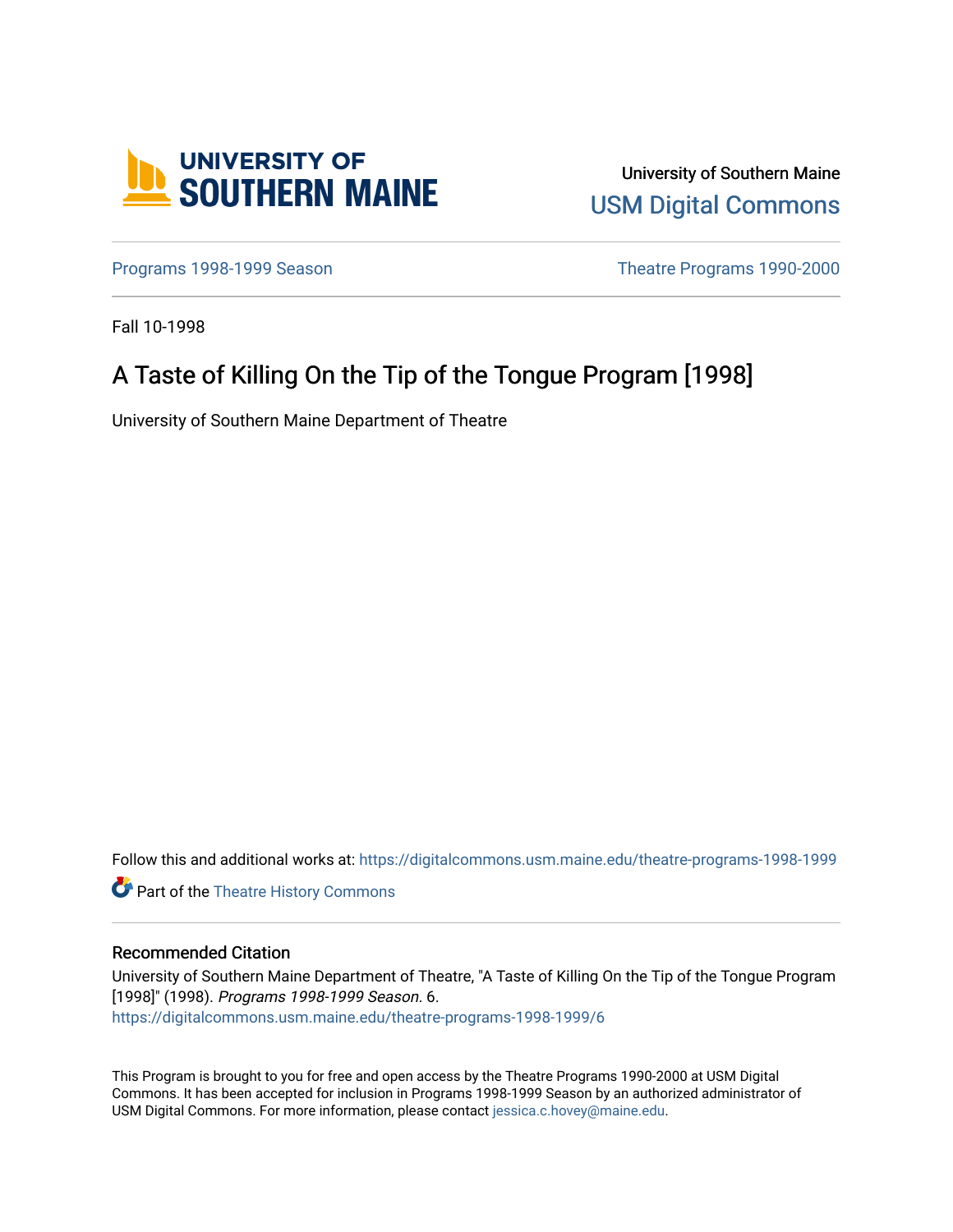# **()University of Southern** Maine



AMERICAN PREMIERE:

# **A Taste of Killing on the Tip of the Tongue**

by Xavier Durringer translated by Timothy Johns revised and directed by Emmanuelle Chaulet

> October 3-11, 1998 Main Stage, Russell Hall USM Gorham campus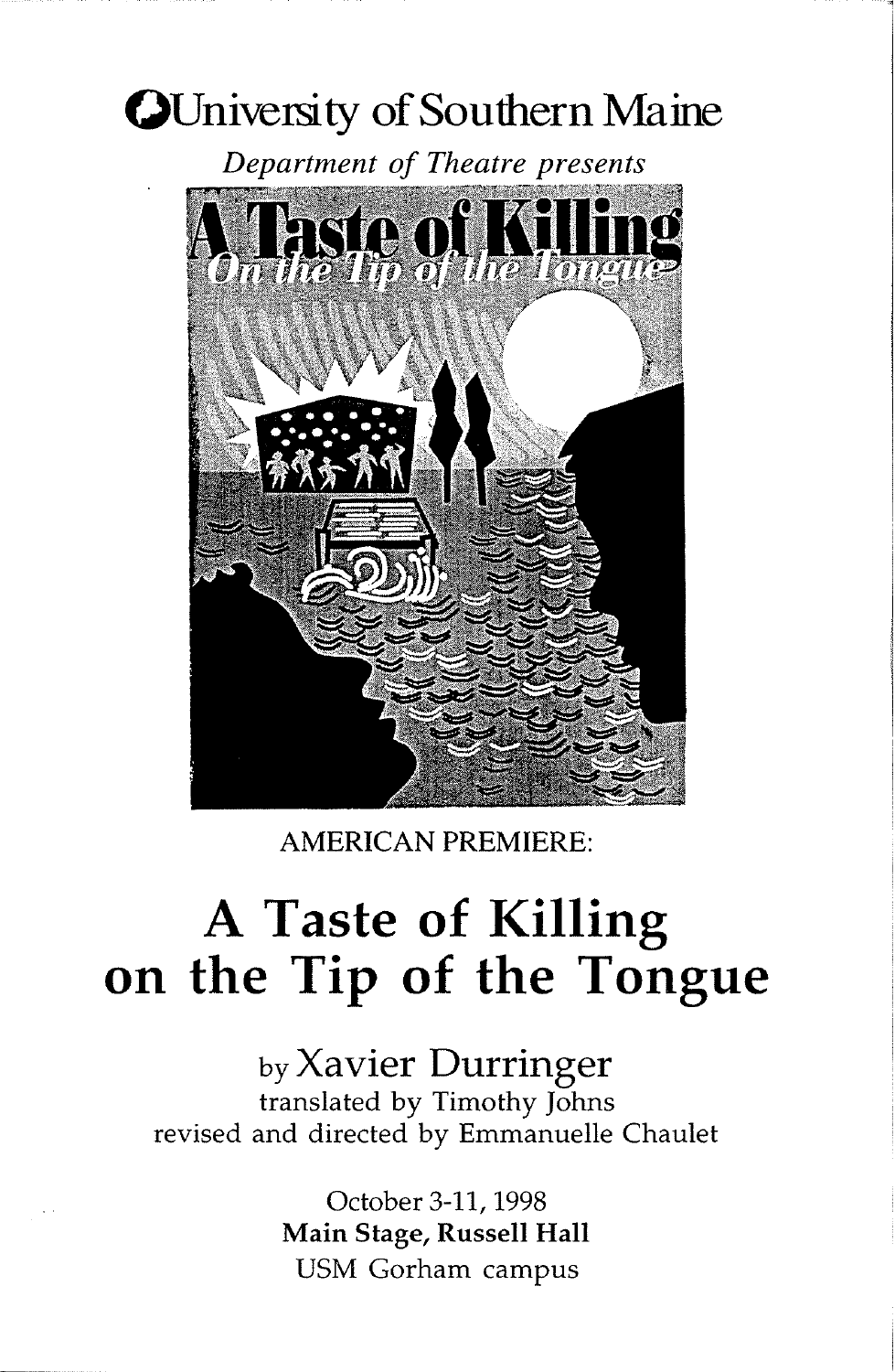#### Director's Notes

About 17 years ago, when I was a young actress in acting school in Paris, I met Xavier Durringer, also a young actor and playwright. He quickly appeared to have an acute sense of character and a great feel for dialogue. In Durringer's world people speak in a very abrupt way, as if in real life, but with enough of an edge to become poetic and theatrical.

We worked together on his first three shows at a time when nobody had heard of him and his plays were not yet published.We shared the first, and sometimes pitiful, ventures. Durringer quickly became a respected contemporary theater author in Europe. His plays have been translated into many languages and performed throughout the world.

He is said to give a voice to those who don't always have one- -outcasts and misfits. One could say he is only a tape recorder, putting on paper what he hears in the streets, but he is more than that. He is  $\overline{a}$ real theater author, who brings humor, poetry, and raw emotions out of the gutter and into the limelight. I believe we need more of this in our world today.

Emmanuelle Chaulet

#### Dramaturgical Statement

When does adolescence end ... and adulthood begin? The first day of school, getting married, or a serious job? *A Taste Of Killing On The Tip Of The Tongue* shows the problems and dangers of being caught in perpetual adolescence, forever in transitory mode. The characters in this play represent this type, forever bound to one another in a social wasteland.

To find the soul of these characters, we sought to tap into a common past, whether real or imagined, bringing them vividly to life. This meandering journey firmed up after the cast and crew spoke with an Ingraham volunteer about similarly troubled youth, and examined our turbulent world and society.

In the end, we realized we really aren't that far from Rou and his gang. No matter where we go in life, the passage from adolescence to adulthood is something we all need to contend with. Daniel Bourque

" ... *we found out that in each one of us there is a Brain, an Athlete, a Basketcase, a Princess, and a Criminal." -From The Breakfast Club* 

# A Taste of Killing on the Tip of the Tongue by Xavier Durringer

#### translated by Timothy Johns revised and directed by Emmanuelle Chaulet

Scenic Design Costume Design Lighting Design Sound Design

Charles S. Kading Susan E. Picinich Thomas C. Vail Eli Bresnick

Cast (by order of appearance)

| Dancers | Samantha Kinne, Monica McKenzie, Gerry Shannon |
|---------|------------------------------------------------|
| Rou     | James Joseph Shay                              |
| Vic     | <b>Josh Chenard</b>                            |
| Poupon  | <b>Frank Taliento</b>                          |
| Rose    | Leslie Janel Guerin                            |
| Lucie   | Kimberly Morrill                               |
| Jean    | David Moisan                                   |

#### Saturday night on a beach, not far from a disco.

*There will be no intermission. This show contains adult language and cigarette smoke. Please, no photos are allowed during the performance. Also please turn off beepers and phones as a courtesy to the actors and other audience members.* 

*A Taste of Killing on the Tip of the Tongue* was written and directed by Xavier Durringer in 1991, in Paris. In 1992 a staged reading of the American version was directed by Emmanuelle Chaulet at the renowned UBU Repertory Theatre of New York City. UBU Repertory Theatre was founded in 1982 by artistic director Françoise Kourilsky, in order to introduce Americans to contemporary plays from all over the French-speaking world in English translation. This show is produced with special permission by Edition Theatrales. All plays by Xavier Durringer are published in France by Edition Theatrales.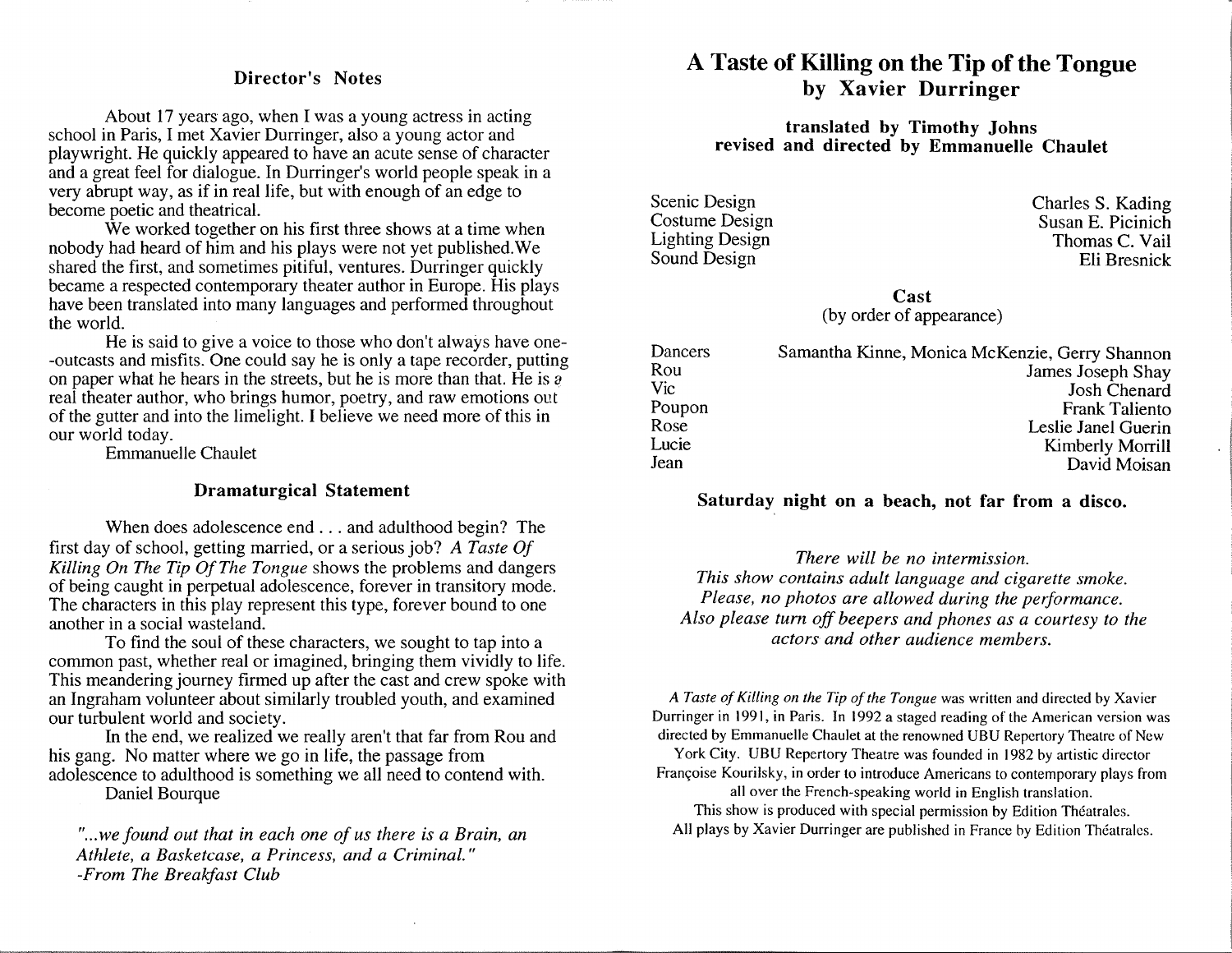#### Artistic Staff

Choreographer Assistants to the Director Dramaturg Assistant Costume Design Assistant Sound Design

Marcia J. Emerson Marcia J. Emerson, Wendy E. Getchell Daniel Bourque Alexandra Munier Jeff Gonzales

#### Production Staff

| Marcia J. Emerson                          |
|--------------------------------------------|
| Jessie Robinson                            |
| Thomas C. Vail                             |
| <b>Scott Essency</b>                       |
| Kurt Ela, Amanda Poirier, Monique Downs,   |
| <b>Stage Craft Lab Class</b>               |
| Jennifer Tingle<br>Costume Shop Supervisor |
| Brigitte Paulus, Aaron Lewis, Andy Ross    |
| Michael Toth                               |
| Eli Bresnick, Brigitte Paulus,             |
| Liberty Freeman, Michael Henderson         |
|                                            |

#### Production Crew

Deck Crew **Dressers** Light Board Operator Sound Board Operator Larry Ricker Richelle Marsh, Daniel Richardson Andrew Menard Eli Bresnick

#### Administrative Staff

Arts Promotions Director Arts Events Director Administrative Assistant Box Office Manager House Manager Lobby Display Graphic Design

Mary Snell Emmanuelle Chaulet Lillian Campbell Emily Binnion Luca Richards, Liberty Freeman Dan Bourque Leigh Raposo

#### Art Exhibit

by photographers J. Y ankura and Michele Dauphinais

# Artistic Staff Biographies:

#### Xavier Durringer - Playwright

Xavier Durringer has written (and directed) IO plays, 2 films, and 2 music videos. He is considered one of the best contemporary French playwrights, and is part of the "Contemporary New Wave in Theatre and Film." Durringer was born in 1963 in Paris, France. He is the artistic director of the *Companie La Lezarde* for which he writes and directs plays. His theatre company is sponsored by the French Ministry of Culture through several grants. It has been in residence in Limousin since 1994 and has a three year grant from the Direction Regionale D'Action Culturelle (Regional French Arts Commission).

Durringer's plays have been translated into English, American, Spanish, German, Polish, Italian, Greek, Hungarian, and Dutch. He has been invited to Hungary, Cuba, Louisiana, London and Germany to do workshops and present his productions. He has also toured extensively throughout France. Currently the Artist-in-Residence at the Centre Dramatique National de Limoges, Durringer has presented a new play for the prestigious Festival D'Avignon In, and for the Theatre National de La Colline in Paris. Durringer's films, *La Nage Indienne* ( 1993) and *I Will Go To Paradise For Here It ls Hell* ( 1997) were selected in several festivals including: Official Selection for First Film in Berlin, AFI Los Angeles, San Sebastian, Namur, London, Montreal, Court-Mayeur and Acapulco. He directed two music videos for the French rock stars Bernard Lavilliers and Johnny Hallyday. He wrote and directed *A Taste Of Killing On The Tip Of The Tongue* in 1991. In 1999, the English version will be presented at the Royal Court Theatre in London.

#### Emmanuelle Chaulet - Director

Emmanuelle has been involved in theatre and film both in France and in the United States. She studied acting as a Fulbright scholar at the Lee Strasberg Institute in New York and with Robert Cordier in Paris where she met Xavier Durringer. As a professional actress, her credits include lead roles in such movies as *Boyfriends and Girlfriends* by Eric Rohmer and *All the Vermeers in New York* by Jon Jost, an American Playhouse Production and best independent film of 1991. She also toured with several theatre productions including three by Xavier Durringer: *Bal Trap, A Rose Under the Skin,* and *A Little Cut.* Together they started his theatre company *La Lezarde* ten years ago. Her directing credits include: *The Marriage Proposal and The Brute,* and *Miss Julie* at Deertrees Theatre. At Oak Street Theatre in Portland, she directed *The Maids* and *Music Hall* with Vintage Repertory Company. She is the USM arts events director and the artistic director of the Deertrees Foundation.

#### Charles S. Kading - Scenic Designer

Charles has taught design and stage craft at USM for 19 years. His professional credits include *Good Night Desdemona (Good Morning Juliet), Criminal Hearts,*  and *Keely and Du* for Mad Horse Theatre; *Showboat, Chamberlain,* and *Cabaret*  for Maine State Music Theatre; *Big River* and *Cabaret* for Philadelphia's Walnut Street Theater; and *Noises Off* and *Blithe Spirit* at the Alabama Shakespeare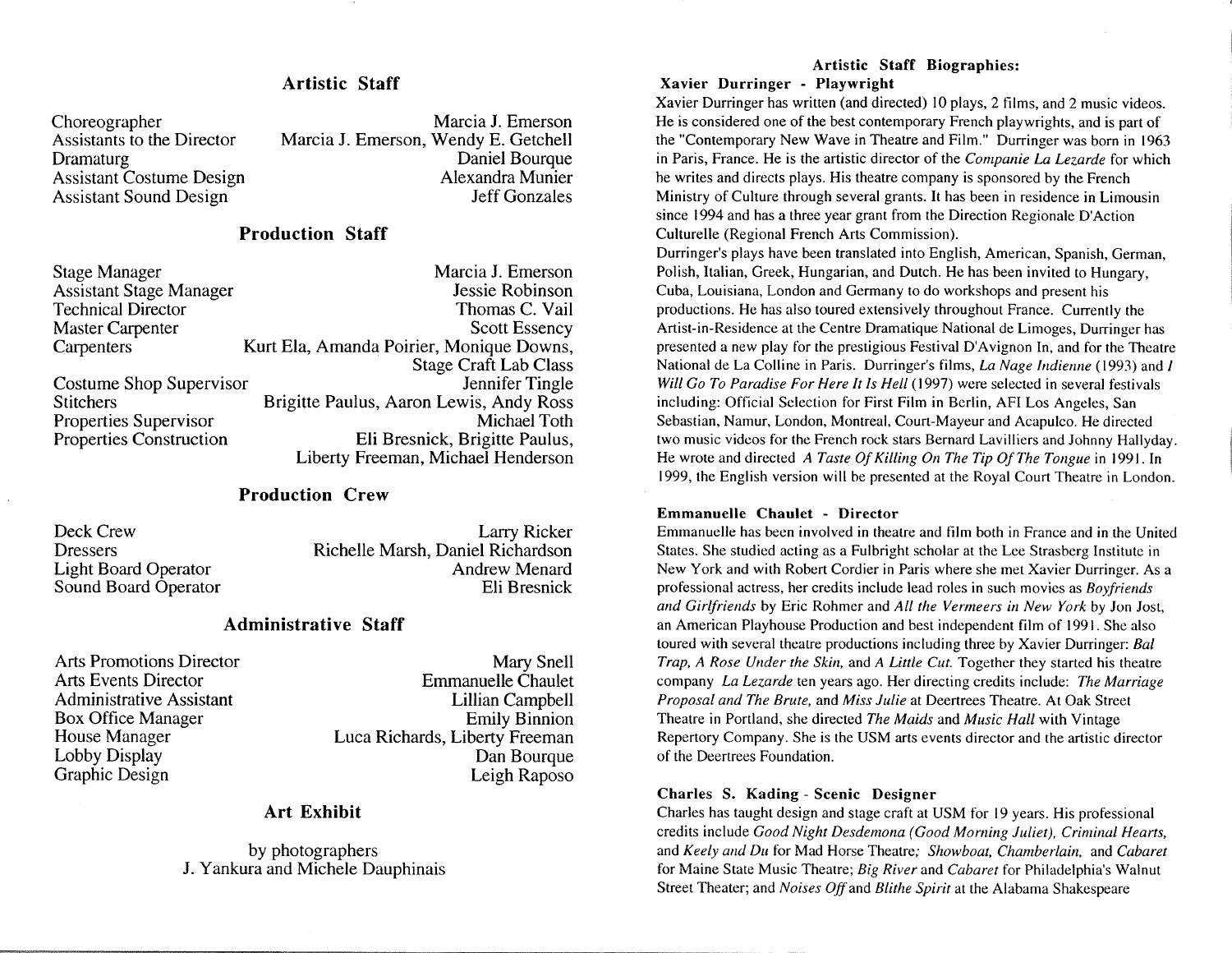Festival. He also worked extensively at The Alley Theater in Houston where his credits include the US premiere of Alan Ayckbourne's *Henceforward.* In addition, Charles has designed scenery for the Seattle Repertory Theatre, Intiman Theatre, Cabaret Repertory Theatre and Portland Stage. He is currently chair of the Theatre Department.

#### Susan E. Picinich - Costume Design

Susan joined the USM Department of Theatre faculty in 1987 and has since designed costumes for 46 University productions. She has an MFA degree from the University of Michigan and previously taught at SUNY Albany and Western Illinois University. She is a member of the ensemble at Mad Horse Theatre and most recently designed their production of *Hamlet.* Other credits include seven seasons at Maine State Music Theatre: this year's premiere of Maury Yeston's new musical *In the Beginning* as well as *Man of La Mancha* and *Show Boat,* and *Sweeney Todd* and *Tommy* in 1997. Susan costumed *Crazy For You* at the Walnut Street Theatre in Philadelphia last season. Upcoming projects are *Biloxi Blues* and *Fallen Angels* at the Public Theatre in Lewiston and *The Three Sisters*  at Mad Horse Theatre.

#### Thomas C. Vail - Lighting Design, Technical Director

Tom was the technical director at USM for 4 years during the early SO's and designed sets for the Russell Square Players summer repertory theater. He has designed lights for Bill Chinook and Jonathan Edwards, and has worked professionally with the following local companies: Portland Stage Co. (master carpenter), The Children's Theatre of Maine (actor, set designer), Mad Horse Theatre Co. (tech director, set designer and actor), and the Stagehand's Union. He also co-created the Oak Street Theater (now Theatre) in Portland in 1992 and the Schoolhouse Arts Center in Sebago Lake. Other credits include his children: John, David, Christa, and Jared. Tom currently resides in Windham with his wife, Mari, and their above-mentioned children.

#### Jennifer C. Tingle- Costume Shop Supervisor

Jennifer is the new costume shop supervisor for the USM Department of Theatre. For the past two years she managed the costume shop for the Bowdoin College Department of Theatre and Dance. Jennifer has designed costumes for *12th Night*  and *A Winter Cabaret* at the Theatre Project, *Desdemona* at Oak Street Theatre, *Alice Through the Looking Glass* at Portland Players, and *The Man Who Came to Dinner* and *Ourselves Alone* for Boston University Theatre. She has worked in costume shops at Arena Stage, The Long Wharf Theatre, The Huntington Theatre, The American Repertory Theatre, Shakespeare & Co., the Colorado Shakespeare Festival, Sonnenberg Studios and the Santa Fe Opera.

#### Artistic Staff Biographies ( continued)

#### Eli Bresnick - Sound Design

Eli is a theatre major hailing from Canaan, Maine. He has been involved in theatre for 11 years, winning over thirty first-place forensics awards. Eli has also been honored with best actor merits in both state and New England one-acts. He is currently cast as Detective Elliot Mitchell in *Dirt.* 

#### Marcia J. Emerson (MJ) - Choreographer, Stage Manager, and Assistant to the Director

After an exciting summer including an Artist's Residency at the Children's Theatre of Maine and studying at the Bates Dance Festival in Lewiston, MJ is pleased to be back at USM and working with such a great cast and crew. Previous technical credits include Assistant Stage Manager for *The Effect of Gamma Rays on Ma11 in-the-Moon Marigolds* at USM and an internship in Stage Operations and Management at the Maine State Music Theatre in Brunswick. Originally from Norway, Maine, MJ is a theatre major in her final year of study. Her work on this show is dedicated to the memory of her father, Edwin A. Emerson Jr.

#### Wendy E. Getchell - Assistant to the Director

Wendy is a senior theatre major from Portland. Last year she was seen in the role of Allie in the one act, *Family Values,* and directed *The Effect of Gamma Rays* <sup>011</sup> *Man-in-the-Moon Marigolds.* Wendy also danced for the USM Dance Festival the past four years. She choreographed for *A Dream of Canaries, Rokujo Lady's Passion, As Is.* and a dance story called *Greed* with students at Cape Elizabeth High School. She received the Chris Meaner Dance Scholarship for her efforts.

#### Daniel Bourque - Dramaturg

Daniel is a sophomore at USM who has channeled his energy and love of the literary into this experience as a dramaturg. Recently, Dan has worked on a number of shows, including Iolanthe in Bath for *Merrymeeting* (lights), *Measure for Mearnre* at Oak Street (sound), and *Inherit the Wind* in Hallowell for Gaslight (lighting board). Previous USM credits include tech work on *The Danube, Manin-the-Moon Marigolds,* and the *Original One-Acts.* He also appeared as Dennis in *As You Like It.*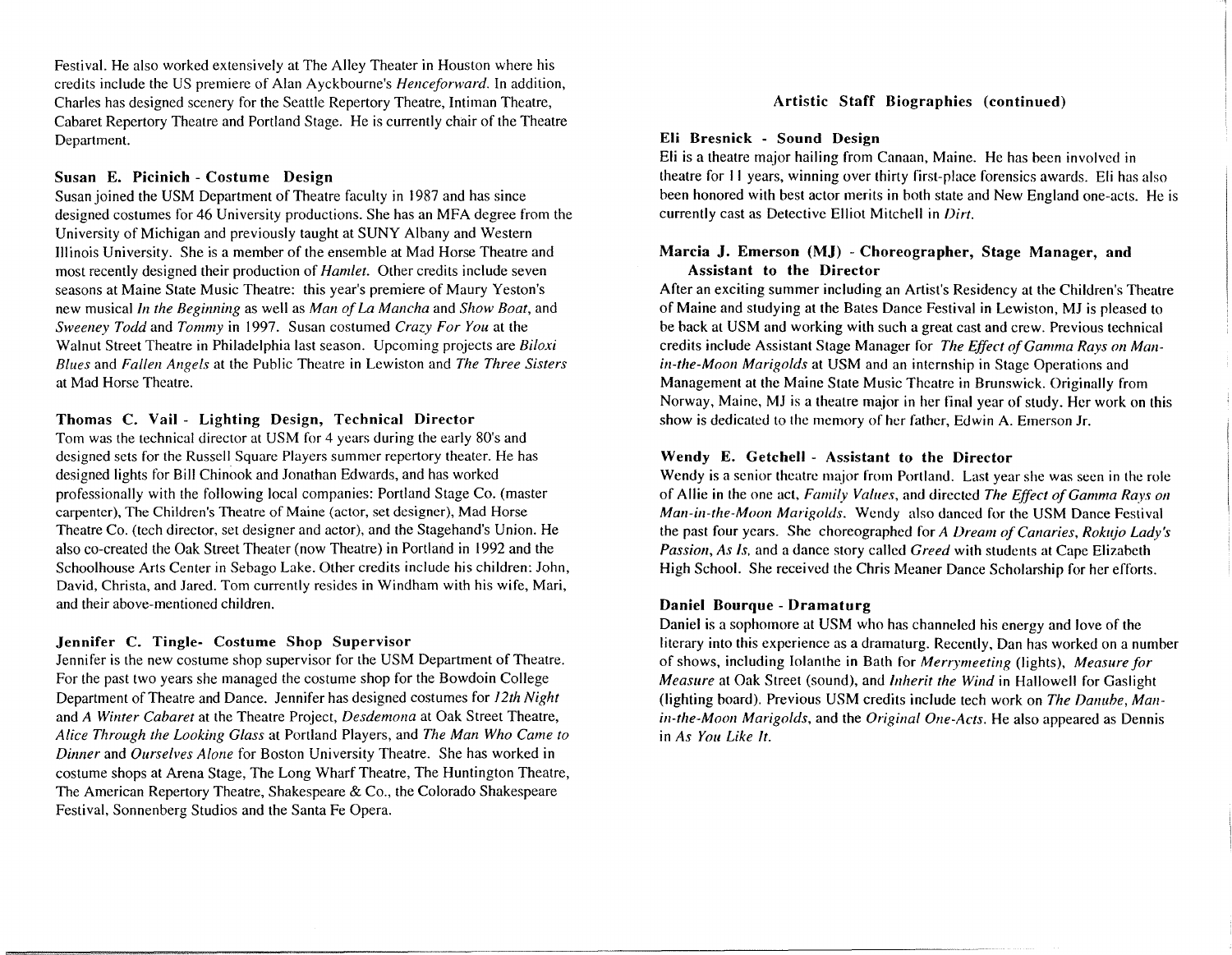## Special Thanks to:

Timothy Johns and UBU Repertory Theater.

Ingraham Support Services, Elena Schmidt, and Jemma Cannon, senior social worker for homeless people with mental illness who has helped the cast with character analysis and will conduct a post-show discussion to follow the opening performance. Ingraham brochures are available in the lobby.

Assunta Kent for Dramaturgical consultation. Mike Bourgoin at Bonney Eagle High School, and Carla Schroeder.

Also, special thanks to all the supportive friends and family of the cast and crew, and Nanou Chaulet, babysitter extraordinaire .....



WALK~IN **237 OXFORD STREET PORTLAND** 

#### Cast Biographies:

#### James Joseph Shay - Rou

James, from Scarborough, is a sophomore philosophy/drama major at USM. He has worked in dance theater with Esduardo Mariscal with whom he performed at Dance USM '96. He played Reverend Hale in Arthur Miller's *The Crucible* in high school, where he also worked as technical director for *Grease, The Mikado,*  and *Les Miserables.* He intends to graduate with degrees in drama and philosophy and pursue educational children's theatre.

#### Josh Chenard - Vic

Josh, from Saco, is a senior theatre major at USM where some of his roles include Bartholo in *The Marriage of Figaro,* the Tutor in *The Flies,* and Barney in *As ls.*  He has performed locally as Barnette Lloyd in *Crimes of the Heart,* John Smith in *Run for Your Wife,* and Timothy James in *Tammy Jo and Billy Bob's Wedding.*  Josh also teaches and directs the theatre program at the Breakwater School in Portland.

#### Frank Taliento - Poupon

Frank has been involved in the theatre arts since high school and continues to explore the arts around the world. He is a member of the Portland-based improvisation group *Instant Comedy!* This is his first production at USM, and he has enjoyed the experience fully. Frank is a transfer student from the University of Mississippi and plans to complete his degree in theatre this year.

#### Leslie Janel Guerin - Rose

Leslie, from Gorham, is a senior theatre major at USM. Last season she performed in *The Boys Next Door* as Jackie, in *As You Like It* as the lead tree, and in *Dance USM* in "Thriller," along with being a member of the USM Forensics team. Over the summer she performed as Melissa in *Grandma Sylvia's Funeral* in Ogunquit and choreographed *Annie Get Your Gun* at Lyric Theatre in South Portland.

#### Kimberly Morrill - Lucie

Kimberly, originally from Lisbon, is a second semester sophomore at USM. She is excited to be onstage this year, as last year she worked behind-the-scenes on the *Original One Acts* and *The Danube.* She recently participated in the Michael Chekhov Institute, and intends to finish her theatre degree before she turns 21.

#### David Moisan - Jean

David graduated from USM in 1995 with a B.A. in Theatre and is now pursuing interests in Hispanic Studies and English. He has performed at USM in many productions including: Stravinsky's *The Soldier's Tale, Oh Antigone, The Flying Doctor* and *The Forced Marriage.* He has also received an Irene Ryan nomination. He greatly enjoys acting and sees himself in the theatre, involved in one fashion or another for the remainder of his life. He hopes to one day teach Spanish, theatre and English literature.